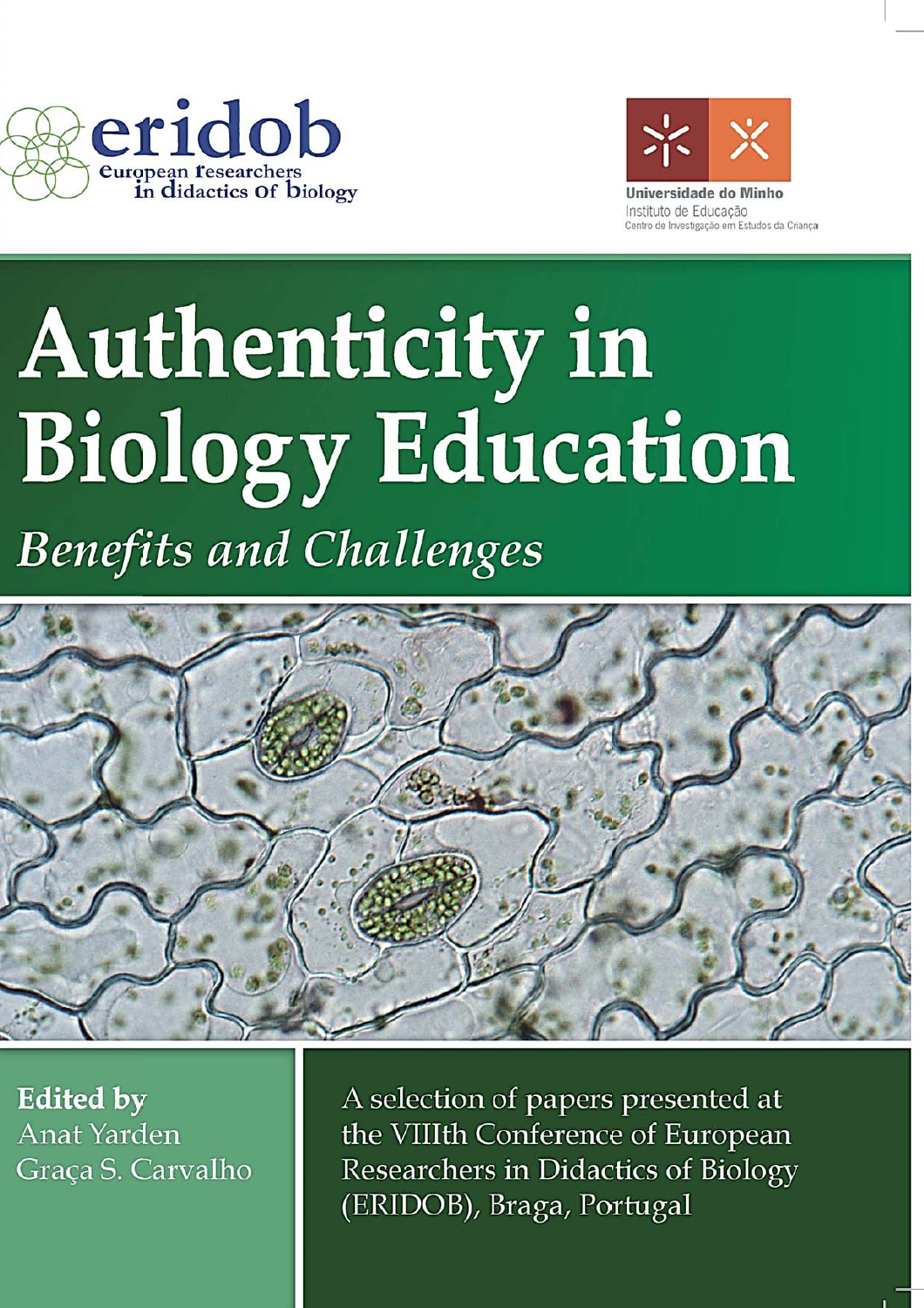# **Authenticity in Biology Education**

*Benefits and Challenges* 

A selection of papers presented at the VIII<sup>th</sup> conference of European Researchers in Didactics of Biology (ERIDOB)

> 13-17 July 2010 University of Minho, Braga, Portugal

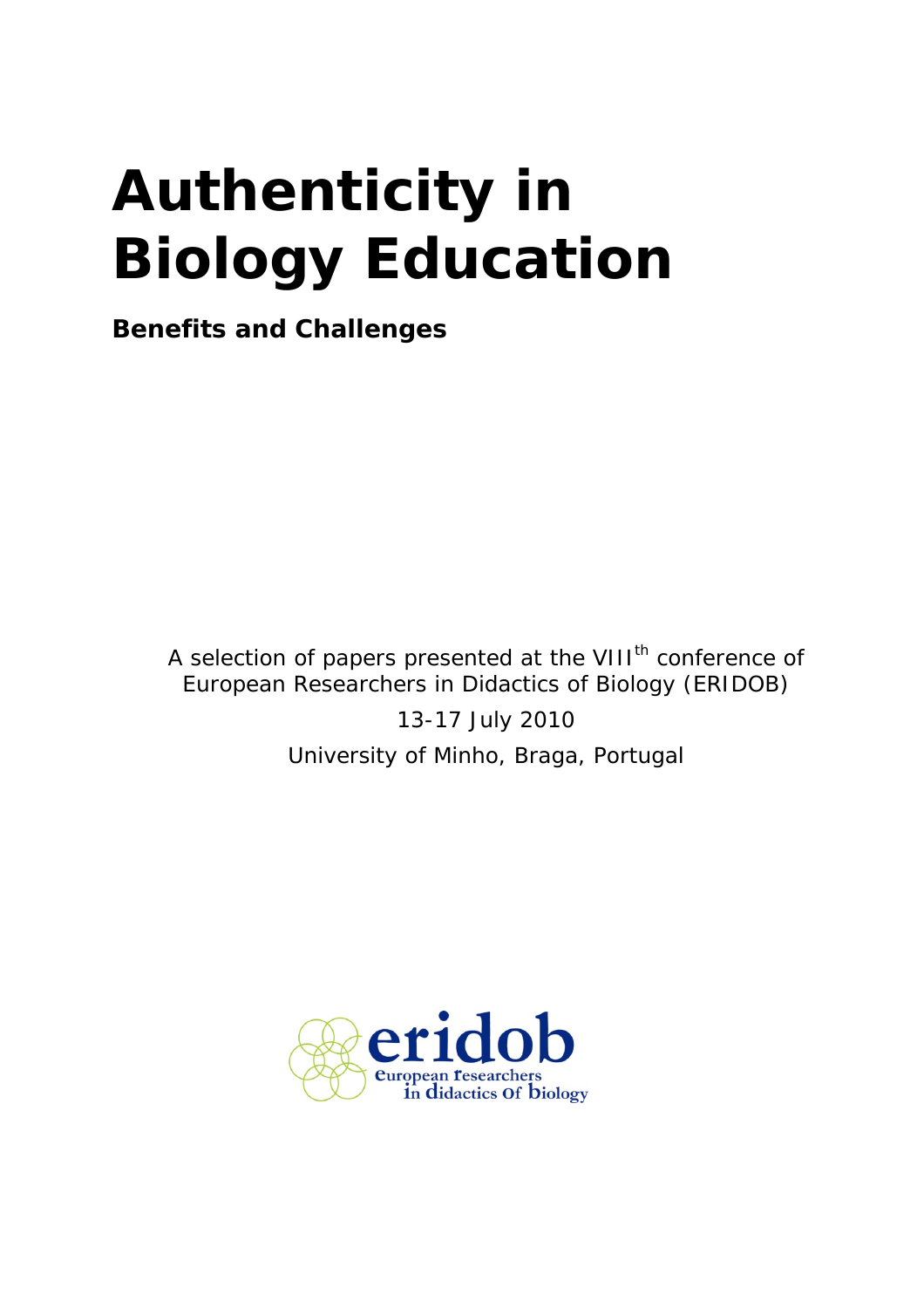### **Authenticity in Biology Education**

#### *Benefits and Challenges*

**Editors**: Anat Yarden & Graça S. Carvalho

**Publisher**: CIEC, Universidade do Minho, Braga, Portugal

**English editor**: Camille Vainstein

**Text layout**: António Carlos Jesus

**Cover photo**: Anat Yarden

**Cover design**: Ziv Ariely, Department of Science Teaching, Weizmann Institute of Science, Rehovot, Israel

First published in 2011 by CIEC ("Centro de Investigação em Estudos da Criança") of the Institute of Education of Minho University, Braga, Portugal

**ISBN**: 978-972-8952-19-8

All rights are reserved. However the articles can be freely reviewed, abstracted, reproduced or translated, in part or in whole, but not for sale or use in conjunction with comercial purposes. The views expressed or implied in this publication, unless otherwise noted, should not be interpreted as official positions of the CIEC.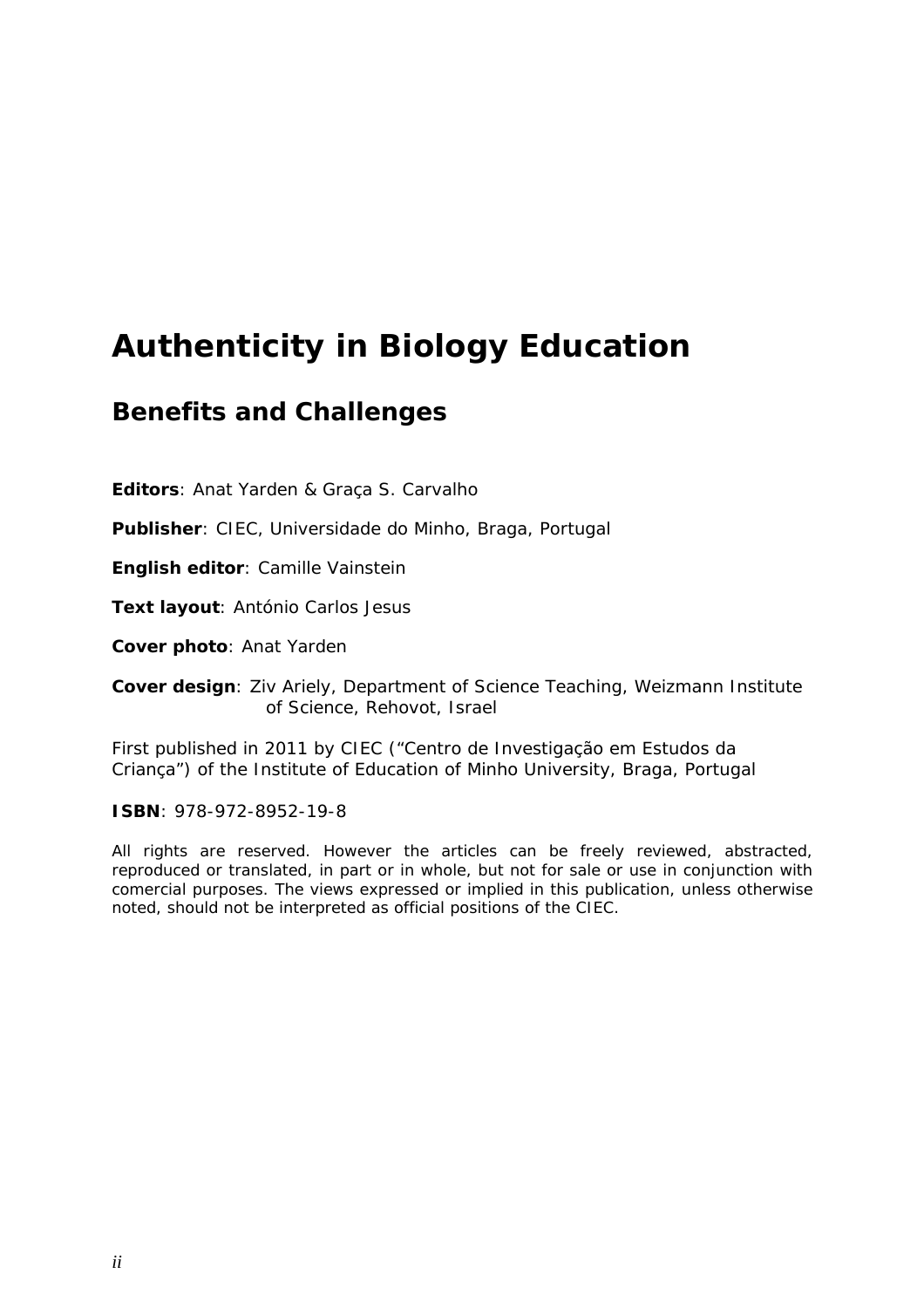## **Authenticity in Biology Education**

#### *Benefits and Challenges*

A selection of papers presented at the VIII<sup>th</sup> conference of European Researchers in Didactics of Biology (ERIDOB) 13-17 July 2010, University of Minho, Braga, Portugal

#### **Academic Committee**

**Dr. Anat Yarden** (Secretary) Weizmann Institute of Science, Rehovot, Israel

**Dr. Dirk Jan Boerwinkel**  University of Utrecht The Netherlands

**Dr. Margareta Ekborg** Umeå University, Sweden **Dr. Graça S. Carvalho**  University of Minho, Braga Portugal

**Dr. Dirk Krüger** Freie Universität Berlin, Germany

**Dr. Michael Reiss** University of London, UK **Dr. Patricia Schneeberger** IUFM d'Aquitaine, Bordeaux, France

**Dr. Vasso Zogza** University of Patras, Greece

#### **Local Organising Committee**

| Dr. Zélia Anastácio         | <b>Dr. Cledir Santos</b> |
|-----------------------------|--------------------------|
| Dr. Rosa Branca Tracana     | Dr. Sara Fernandes       |
| <b>António Carlos Jesus</b> | Cláudia Ferreira         |
| <b>Emília Gonçalves</b>     | Carla Silva              |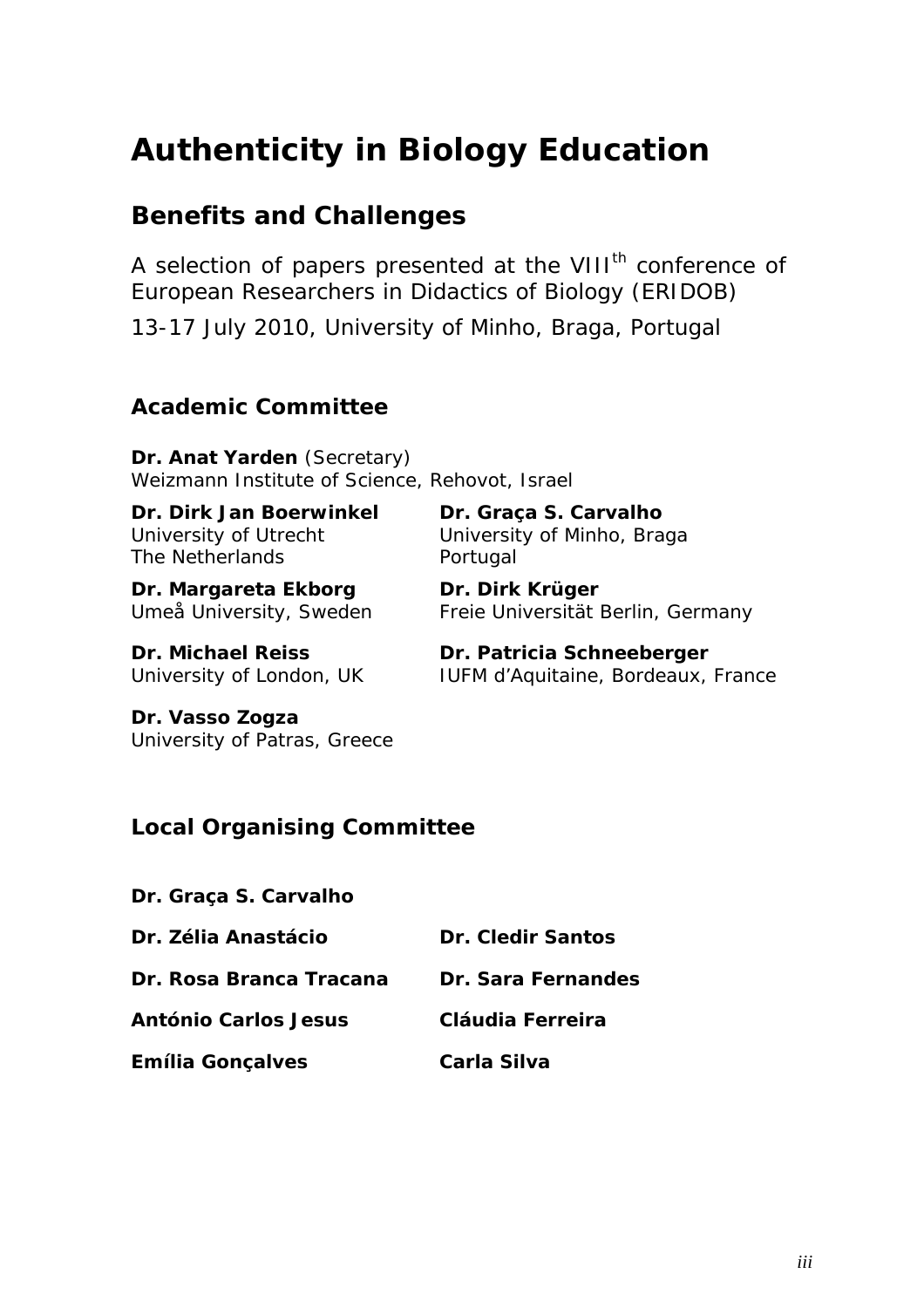#### **Sponsors**



# portoenorteTEM

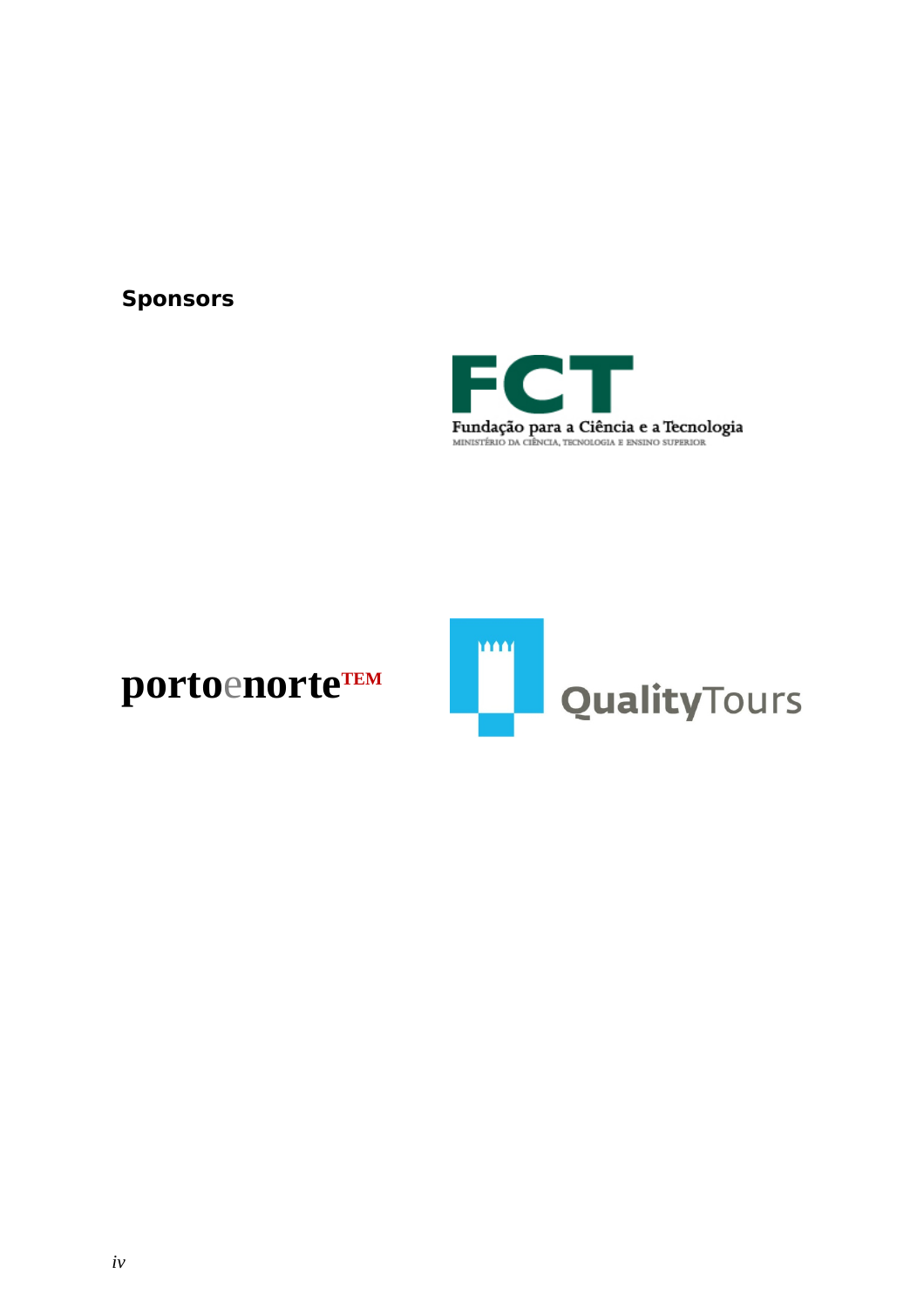# **Contents**

|                | Preface<br>ix                                                                                                                                          |              |
|----------------|--------------------------------------------------------------------------------------------------------------------------------------------------------|--------------|
|                | Section 1. Teaching biology using authentic learning environments                                                                                      | $\mathbf{1}$ |
| 1              | RESEARCH-BASED DESIGN OF A TEACHING SEQUENCE ON MARINE<br><b>RESOURCE MANAGEMENT: HOW TO MANAGE CLASSROOM ROUESRCES?</b>                               | 3            |
|                | Beatriz Bravo-Torija and María Pilar Jiménez-Aleixandre                                                                                                |              |
| $\overline{2}$ | NEW OPPORTUNITIES FOR AUTHENTICITY IN A WORLD OF CHANGING<br><b>BIOLOGY</b>                                                                            | 15           |
|                | Francois Lombard                                                                                                                                       |              |
| 3              | SUPPORTING LEARNING OF HIGH-SCHOOL GENETICS USING AUTHENTIC<br><b>RESEARCH PRACTICES: THE TEACHER'S ROLE</b>                                           | 27           |
|                | <b>Hadas Gelbart and Anat Yarden</b>                                                                                                                   |              |
|                | Section 2. Various teaching strategies for the teaching of biology                                                                                     | 39           |
| 4              | TEACHERS' AND STUDENTS' USE OF CONCEPTS OF EVIDENCE IN JUDGING<br>THE QUALITY OF AN INQUIRY                                                            | 41           |
|                | Saskia van der Jagt, Herman Schalk and Lisette van Rens                                                                                                |              |
| 5              | DESIGN AND TEST OF OPEN-ENDED TASKS TO EVALUATE A THEORETICAL<br><b>STRUCTURE OF MODEL COMPETENCE</b>                                                  | 53           |
|                | Juliane Grünkorn, Annette Upmeier zu Belzen and Dirk Krüger                                                                                            |              |
| 6              | USING A TEACHING-LEARNING SEQUENCE (TLS), BASED ON A PHYSICAL<br>MODEL, TO DEVELOP STUDENTS' UNDERSTANDING OF SELF-ASSEMBLY                            | 67           |
|                | Caroline Larsson, Gunnar Höst, Trevor Anderson, and Lena Tibell                                                                                        |              |
| $\overline{7}$ | <b>CONCEPTUALIZATION OF IN-SERVICE BIOLOGY TEACHERS'</b><br>PEDAGOGICAL CONTENT KNOWLEDGE (PCK) DURING A LONG-TERM<br>PROFESSIONAL DEVELOPMENT PROGRAM | 79           |
|                | Ronit Rozenszajn and Anat Yarden                                                                                                                       |              |
| 8              | <b>STRATEGIES TO IMPROVE UNDERSTANDING AND USE OF HIV/AIDS</b><br>CONCEPTS BY GRADE 11 BIOLOGY STUDENTS IN SOUTH AFRICA                                | 91           |
|                | Lindelani E. Mnguni, Mia Abrie and Liesel Ebersöhn                                                                                                     |              |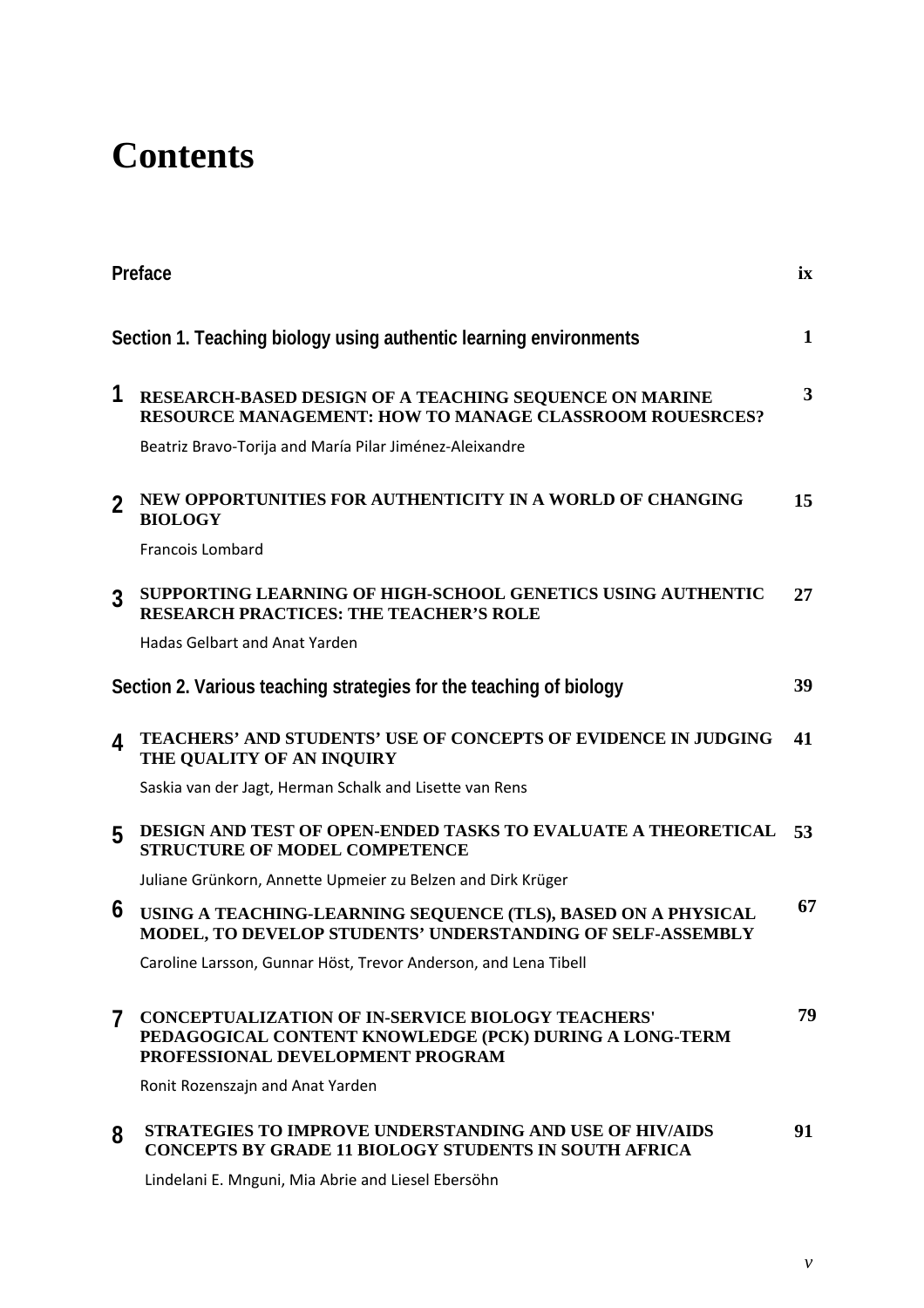| Section 3. Teaching and learning biology in primary schools                |                                                                                                                                                  | 103 |
|----------------------------------------------------------------------------|--------------------------------------------------------------------------------------------------------------------------------------------------|-----|
| 9                                                                          | <b>CONCEPTUAL CHANGE IN PRIMARY SCHOOL CHILDREN FOLLOWING</b><br>A MODERATE CONSTRUCTIVIST LESSON DEALING WITH<br><b>DECOMPOSITION</b>           | 105 |
|                                                                            | Marcus Schrenk and Petra Baisch                                                                                                                  |     |
| 10                                                                         | THE FEASIBILITY OF SYSTEMS THINKING IN BIOLOGY EDUCATION                                                                                         | 117 |
|                                                                            | Kerst Boersma, Arend Jan Waarlo and Kees Klaassen                                                                                                |     |
| 11                                                                         | YOUNG CHILDREN'S REASONING<br>ABOUT PHYSICAL family RESEMBLANCE AND ITS ORIGIN                                                                   | 129 |
|                                                                            | Marida Ergazaki, Aspa Alexaki, Chrysa Papadopoulou and Marieleni Kalpakiori                                                                      |     |
| $12 \overline{ }$                                                          | ANALYSIS OF THE EFFICIENCY OF APPLYING PROBLEM-BASED<br><b>LEARNING TO BIOLOGY INSTRUCTION OF ELEMENTARY SCHOOL</b><br><b>ECOLOGY CURRICULUM</b> | 141 |
|                                                                            | Jelena Stanisavljević, Dragan Đurić and Ljubiša Stanisavljević                                                                                   |     |
| 13                                                                         | ANIMAL SURVIVAL: LEARNING BY INQUIRY AND DESIGN IN PRIMARY<br><b>SCIENCE EDUCATION</b>                                                           | 151 |
|                                                                            | Marja van Graft, Martin Klein Tank and Sonja Verheijen                                                                                           |     |
| 14                                                                         | <b>CHILDREN'S ATTITUDES TOWARDS ANIMALS:</b><br><b>EVIDENCE FROM THE RODENTIA PROJECT</b>                                                        | 163 |
|                                                                            | Maria João Fonseca, Nuno H. Franco, Francis Brosseron, Fernando Tavares, I. Anna S.<br>Olsson and Júlio Borlido-Santos                           |     |
| Section 4. Reasoning and argumentation: The use of socio-scientific issues |                                                                                                                                                  | 175 |
| 15                                                                         | <b>DEVELOPING A PEDAGOGY OF RISK IN SOCIO-SCIENTIFIC ISSUES</b>                                                                                  | 177 |
|                                                                            | Ralph Levinson, Phillip Kent, David Pratt, Ramesh Kapadia and Cristina Yogui                                                                     |     |
| 16                                                                         | ARGUMENTATION STRATEGIES USED BY TEACHERS TO PROMOTE<br><b>ARGUMENTATION SKILLS ABOUT A GENETICS SOCIOSCIENTIFIC</b><br><b>ISSUE</b>             | 187 |
|                                                                            | Vaille Dawson and Grady Venville                                                                                                                 |     |
| 17                                                                         | ARGUMENTATION, NORMS AND NORMATIVITY: DISCOURSE ANALYSIS<br><b>CONCERNING HUMAN EMBRYONIC STEM CELLS</b>                                         | 199 |

Grégoire Molinatti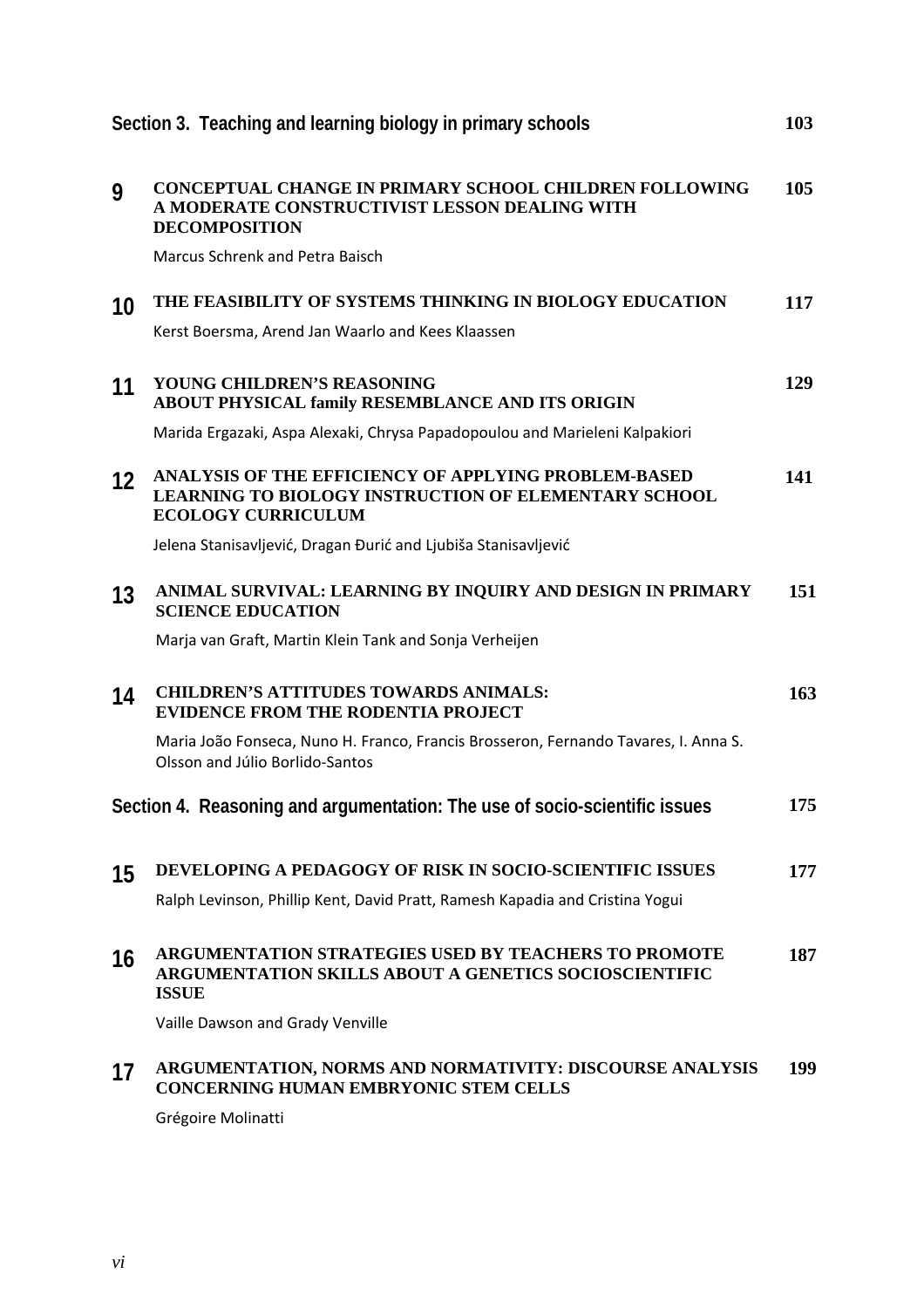| 18 | THE REASONED ARGUMENTS OF A GROUP OF FUTURE<br><b>BIOTECHNOLOGY TECHNICIANS ON A CONTROVERSIAL SOCIO-</b><br><b>SCIENTIFIC ISSUE: HUMAN GENE THERAPY</b> | 211 |
|----|----------------------------------------------------------------------------------------------------------------------------------------------------------|-----|
|    | Laurence Simonneaux and Habib Chouchane                                                                                                                  |     |
|    | Section 5. Students' conceptions and conceptual change: Focus on evolution                                                                               | 223 |
| 19 | SITUATIONAL INTEREST IN EVOLUTIONARY TOPICS, CONTEXTS AND<br><b>ACTIVITIES</b>                                                                           | 225 |
|    | Janina Jördens, Roman Asshoff, Harald Kullmann, Steven Tyrrell and<br><b>Marcus Hammann</b>                                                              |     |
| 20 | <b>LEARNING PROGRESS IN EVOLUTION THEORY: CLIMBING A LADDER</b><br>OR ROAMING A LANDSCAPE?                                                               | 237 |
|    | Jörg Zabel and Harald Gropengiesser                                                                                                                      |     |
| 21 | <b>CROSS-CURRICULAR TEACHING OF ORIGIN OF LIFE: OPPORTUNITY</b><br><b>OR THREAT?</b>                                                                     | 249 |
|    | Pam Hanley                                                                                                                                               |     |
| 22 | TOWARDS AN INTERLANGUAGE OF TALKING SCIENCE—EXPLORING<br>STUDENTS' ARGUMENTATION IN RELATION TO AUTHENTIC<br><b>LANGUAGE</b>                             | 261 |
|    | Clas Olander and Åke Ingerman                                                                                                                            |     |
| 23 | <b>EVOLUTION THEORY TEACHING AND LEARNING: STUDENTS'</b><br><b>CONCEPTUAL ECOLOGIES AND TEACHERS' PERCEPTIONS</b>                                        | 271 |
|    | Penelope Papadopoulou, Panagiotis Stasinakis and Kyriacos Athanasiou                                                                                     |     |
| 24 | STUDENTS' UNDERSTANDING OF EVIDENCE FOR EVOLUTION                                                                                                        | 285 |
|    | Blanca Puig and María Pilar Jiménez-Aleixandre                                                                                                           |     |
| 25 | THE ORIGINS OF HUMANKIND:<br>A SURVEY OF SCHOOL TEXTBOOKS AND TEACHERS' CONCEPTIONS IN<br><b>14 COUNTRIES</b>                                            | 295 |
|    | Marie-Pierre Quessada and Pierre Clément                                                                                                                 |     |
| 26 | <b>BRAZILIAN TEACHERS' CONCEPTIONS ABOUT CREATIONISM AND</b><br><b>EVOLUTION</b>                                                                         | 309 |
|    | Ana Maria de Andrade Caldeira, Elaine S. Nicolini Nabuco de Araujo and<br>Graça S. Carvalho                                                              |     |
|    |                                                                                                                                                          |     |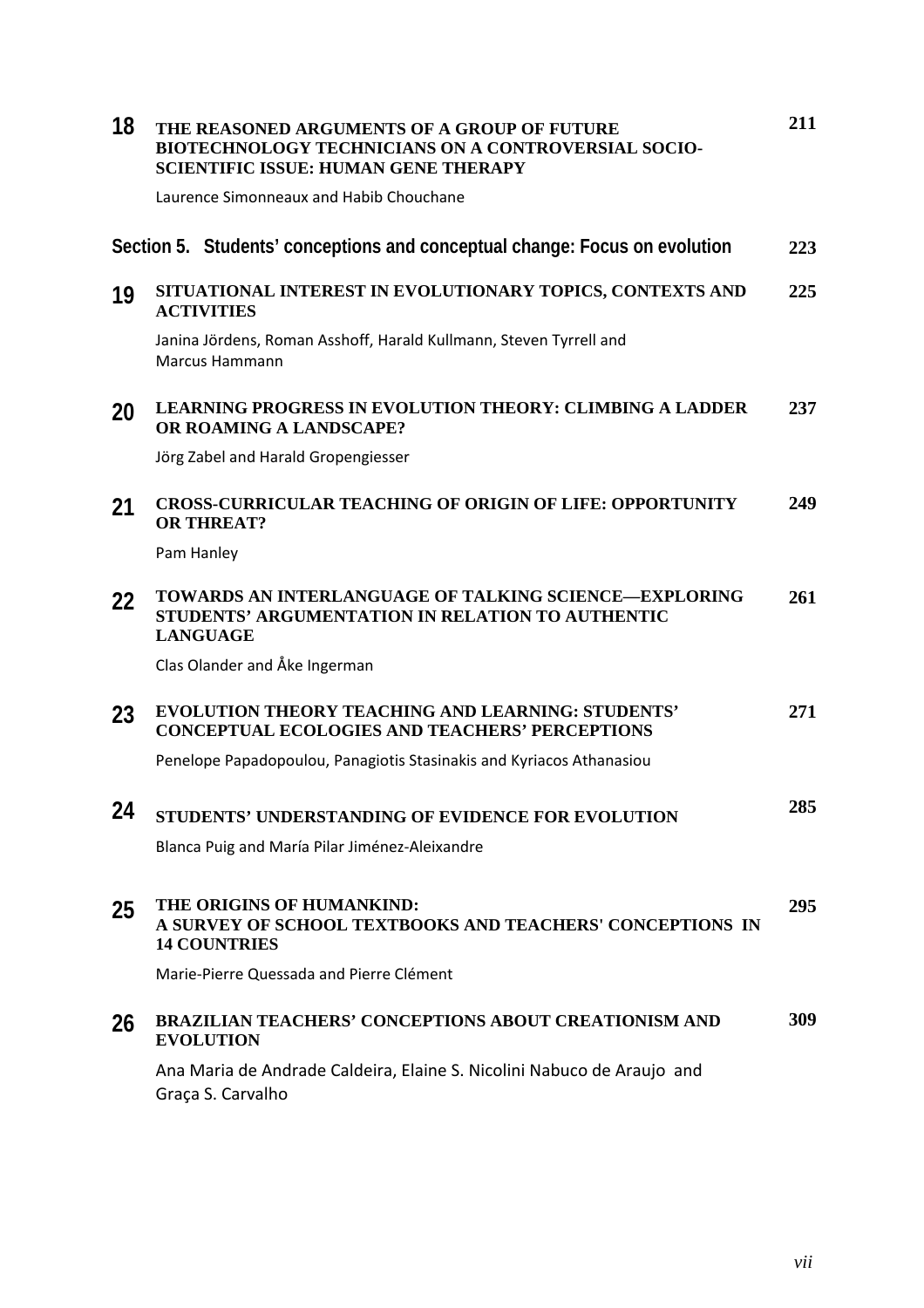|    | Section 6. Environmental education: Field-work                                                                 | 323 |
|----|----------------------------------------------------------------------------------------------------------------|-----|
| 27 | <b>CONCEPTIONS AND ATTITUDES OF STUDENTS AND STAFF DURING THE</b><br><b>IMPLEMENTATION OF SCHOOL AGENDA 21</b> | 325 |
|    | Jean Simonneaux, Jean-Yves Lena, Benoît Jeunier, Raphaël Chalmeau and<br>Marie Julien                          |     |
| 28 | "IT IS NOT THE CO2 ITSELF, IT'S THE IMBALANCE!"                                                                |     |
|    | <b>CONCEPTUAL RECONSTRUCTION OF THE CARBON CYCLE IN GLOBAL</b><br><b>WARMING</b>                               | 339 |
|    | Kai Niebert and Harald Gropengießer                                                                            |     |
| 29 | DEVELOPMENT AND APPLICATION OF THE FINE FRAMEWORK FOR<br><b>LEARNING IN NATURE</b>                             | 353 |
|    | Orly Morag and Tali Tal                                                                                        |     |
| 30 | USING COMPANION MODELLING ON AUTHENTIC TERRITORIES IN THE<br><b>TEACHING OF BIODIVERSITY</b>                   | 367 |
|    | Michel Vidal and Laurence Simonneaux                                                                           |     |
| 31 | RESIDENTIAL FIELDWORK: CONTRIBUTIONS TO SCHOOL SCIENCE                                                         | 379 |

**FROM A FIVE-YEAR INITIATIVE FOR INNER-CITY STUDENTS IN THE UK** Ruth Amos and Michael Reiss